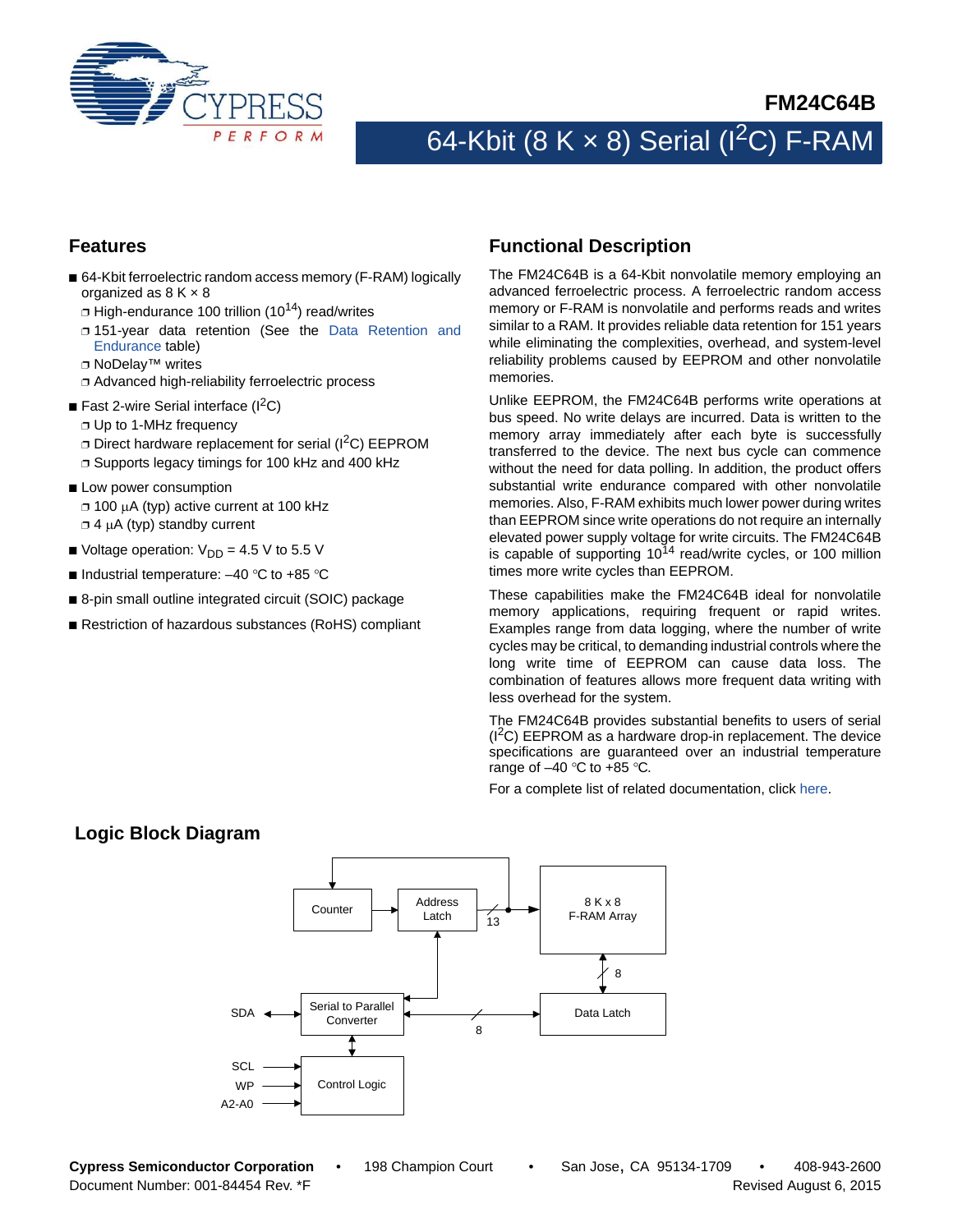

## **Contents**

| Sales, Solutions, and Legal Information  18 |  |
|---------------------------------------------|--|
| Worldwide Sales and Design Support  18      |  |
|                                             |  |
|                                             |  |
| Cypress Developer Community  18             |  |
|                                             |  |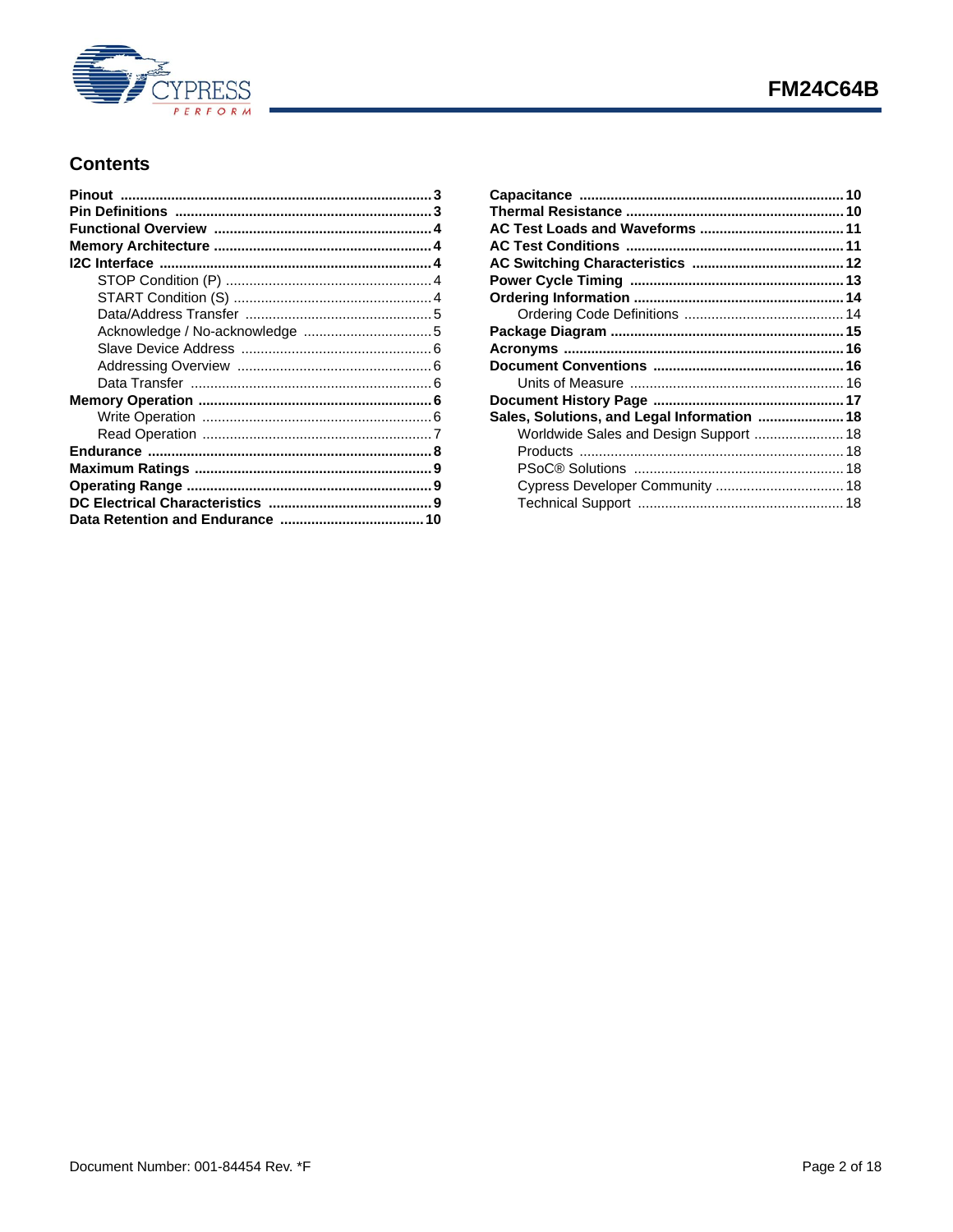

## <span id="page-2-0"></span>**Pinout**

#### **Figure 1. 8-pin SOIC pinout**



## <span id="page-2-1"></span>**Pin Definitions**

| <b>Pin Name</b> | I/O Type     | <b>Description</b>                                                                                                                                                                                                                                                                                                                                                            |
|-----------------|--------------|-------------------------------------------------------------------------------------------------------------------------------------------------------------------------------------------------------------------------------------------------------------------------------------------------------------------------------------------------------------------------------|
| A2-A0           | Input        | Device Select Address 2-0. These pins are used to select one of up to 8 devices of the same type on<br>the same I <sup>2</sup> C bus. To select the device, the address value on the three pins must match the corre-<br>sponding bits contained in the slave address. The address pins are pulled down internally.                                                           |
| <b>SDA</b>      | Input/Output | Serial Data/Address. This is a bi-directional pin for the I <sup>2</sup> C interface. It is open-drain and is intended<br>to be wire-AND'd with other devices on the I <sup>2</sup> C bus. The input buffer incorporates a Schmitt trigger for<br>noise immunity and the output driver includes slope control for falling edges. An external pull-up resistor<br>is required. |
| <b>SCL</b>      | Input        | <b>Serial Clock</b> . The serial clock pin for the $1^2C$ interface. Data is clocked out of the device on the falling<br>edge, and into the device on the rising edge. The SCL input also incorporates a Schmitt trigger input<br>for noise immunity.                                                                                                                         |
| <b>WP</b>       | Input        | <b>Write Protect.</b> When tied to $V_{DD}$ , addresses in the entire memory map will be write-protected. When<br>WP is connected to ground, all addresses are write enabled. This pin is pulled down internally.                                                                                                                                                             |
| $V_{SS}$        |              | Power supply Ground for the device. Must be connected to the ground of the system.                                                                                                                                                                                                                                                                                            |
| V <sub>DD</sub> |              | Power supply   Power supply input to the device.                                                                                                                                                                                                                                                                                                                              |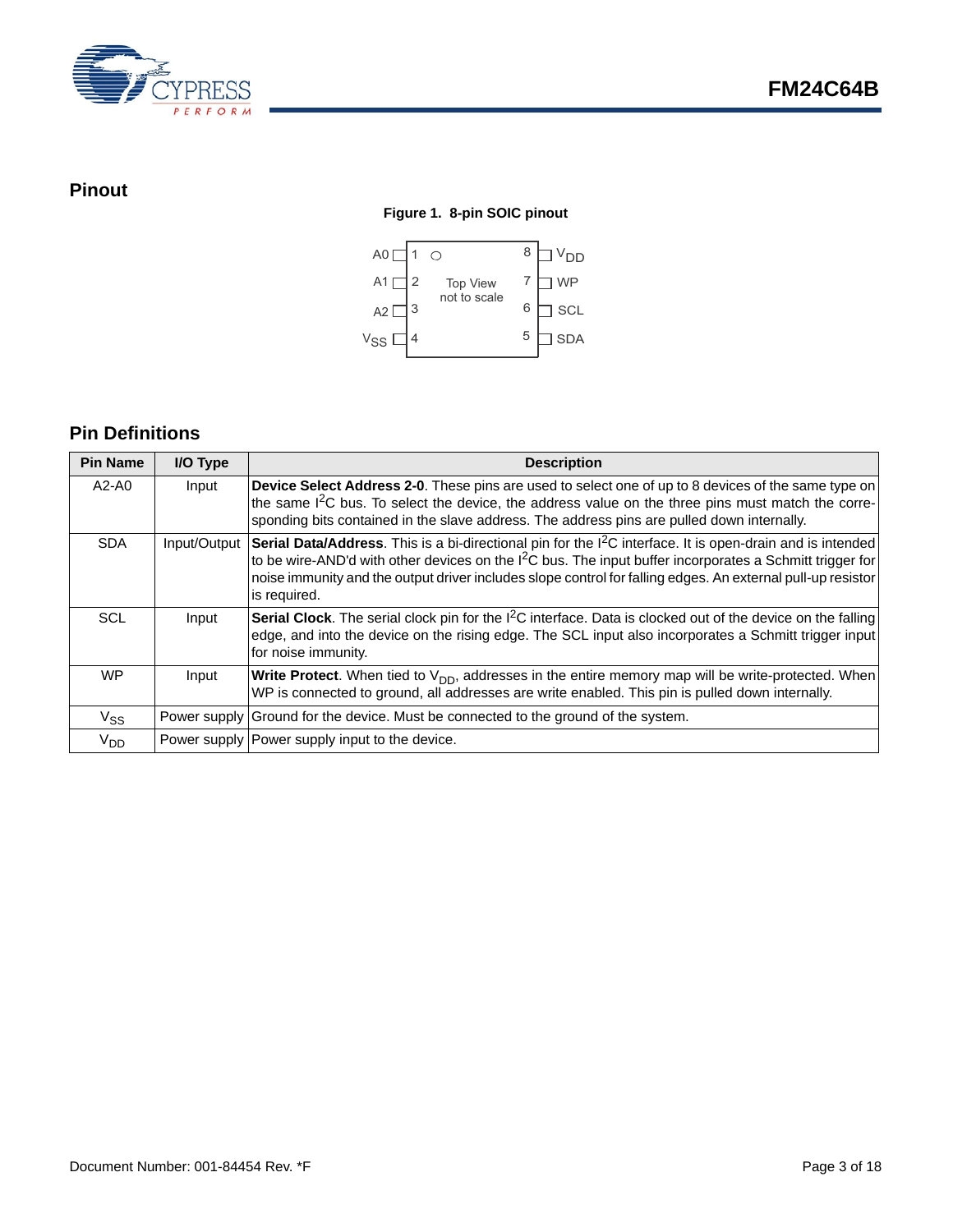

## <span id="page-3-0"></span>**Functional Overview**

The FM24C64B is a serial F-RAM memory. The memory array is logically organized as  $8,192 \times 8$  bits and is accessed using an industry-standard I<sup>2</sup>C interface. The functional operation of the F-RAM is similar to serial  $(I^2C)$  EEPROM. The major difference between the FM24C64B and a serial  $(I^2C)$  EEPROM with the same pinout is the F-RAM's superior write performance, high endurance, and low power consumption.

## <span id="page-3-1"></span>**Memory Architecture**

When accessing the FM24C64B, the user addresses 8K locations of eight data bits each. These eight data bits are shifted in or out serially. The addresses are accessed using the  $1^2C$ protocol, which includes a slave address (to distinguish other non-memory devices) and a two-byte address. The upper 3 bits of the address range are 'don't care' values. The complete address of 13 bits specifies each byte address uniquely.

The access time for the memory operation is essentially zero, beyond the time needed for the serial protocol. That is, the memory is read or written at the speed of the  $I<sup>2</sup>C$  bus. Unlike a serial ( $I^2C$ ) EEPROM, it is not necessary to poll the device for a ready condition because writes occur at bus speed. By the time

a new bus transaction can be shifted into the device, a write operation is complete. This is explained in more detail in the interface section.

## <span id="page-3-2"></span>**I 2C Interface**

The FM24C64B employs a bi-directional  $1<sup>2</sup>C$  bus protocol using few pins or board space. [Figure 2](#page-3-5) illustrates a typical system configuration using the FM24C64B in a microcontroller-based system. The industry standard  $I<sup>2</sup>C$  bus is familiar to many users but is described in this section.

By convention, any device that is sending data onto the bus is the transmitter while the target device for this data is the receiver. The device that is controlling the bus is the master. The master is responsible for generating the clock signal for all operations. Any device on the bus that is being controlled is a slave. The FM24C64B is always a slave device.

The bus protocol is controlled by transition states in the SDA and SCL signals. There are four conditions including START, STOP, data bit, or acknowledge. [Figure 3](#page-4-2) and [Figure 4](#page-4-3) illustrates the signal conditions that specify the four states. Detailed timing diagrams are shown in the electrical specifications section.

#### Figure 2. System Configuration using Serial (I<sup>2</sup>C) nvSRAM

<span id="page-3-5"></span>

#### <span id="page-3-3"></span>**STOP Condition (P)**

A STOP condition is indicated when the bus master drives SDA from LOW to HIGH while the SCL signal is HIGH. All operations using the FM24C64B should end with a STOP condition. If an operation is in progress when a STOP is asserted, the operation will be aborted. The master must have control of SDA in order to assert a STOP condition.

### <span id="page-3-4"></span>**START Condition (S)**

A START condition is indicated when the bus master drives SDA from HIGH to LOW while the SCL signal is HIGH. All commands should be preceded by a START condition. An operation in progress can be aborted by asserting a START condition at any time. Aborting an operation using the START condition will ready the FM24C64B for a new operation.

If during operation the power supply drops below the specified  $V<sub>DD</sub>$  minimum, the system should issue a START condition prior to performing another operation.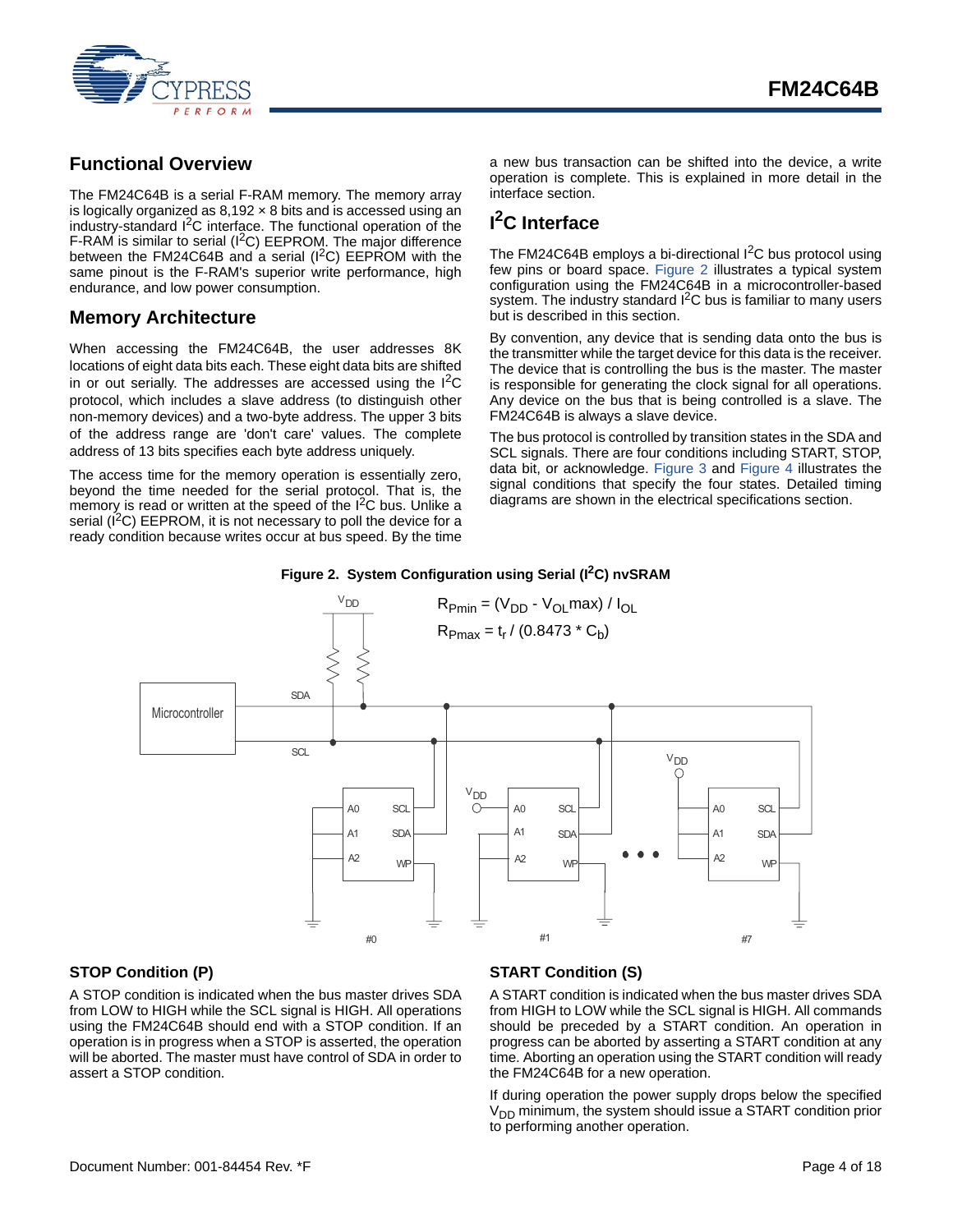

<span id="page-4-2"></span>



<span id="page-4-3"></span>

#### <span id="page-4-0"></span>**Data/Address Transfer**

All data transfers (including addresses) take place while the SCL signal is HIGH. Except under the three conditions described above, the SDA signal should not change while SCL is HIGH.

#### <span id="page-4-1"></span>**Acknowledge / No-acknowledge**

The acknowledge takes place after the 8th data bit has been transferred in any transaction. During this state the transmitter should release the SDA bus to allow the receiver to drive it. The receiver drives the SDA signal LOW to acknowledge receipt of the byte. If the receiver does not drive SDA LOW, the condition is a no-acknowledge and the operation is aborted.

The receiver would fail to acknowledge for two distinct reasons. First is that a byte transfer fails. In this case, the no-acknowledge ceases the current operation so that the device can be addressed again. This allows the last byte to be recovered in the event of a communication error.

Second and most common, the receiver does not acknowledge to deliberately end an operation. For example, during a read operation, the FM24C64B will continue to place data onto the bus as long as the receiver sends acknowledges (and clocks). When a read operation is complete and no more data is needed, the receiver must not acknowledge the last byte. If the receiver acknowledges the last byte, this will cause the FM24C64B to attempt to drive the bus on the next clock while the master is sending a new command such as STOP.



**Figure 5. Acknowledge on the I2C Bus**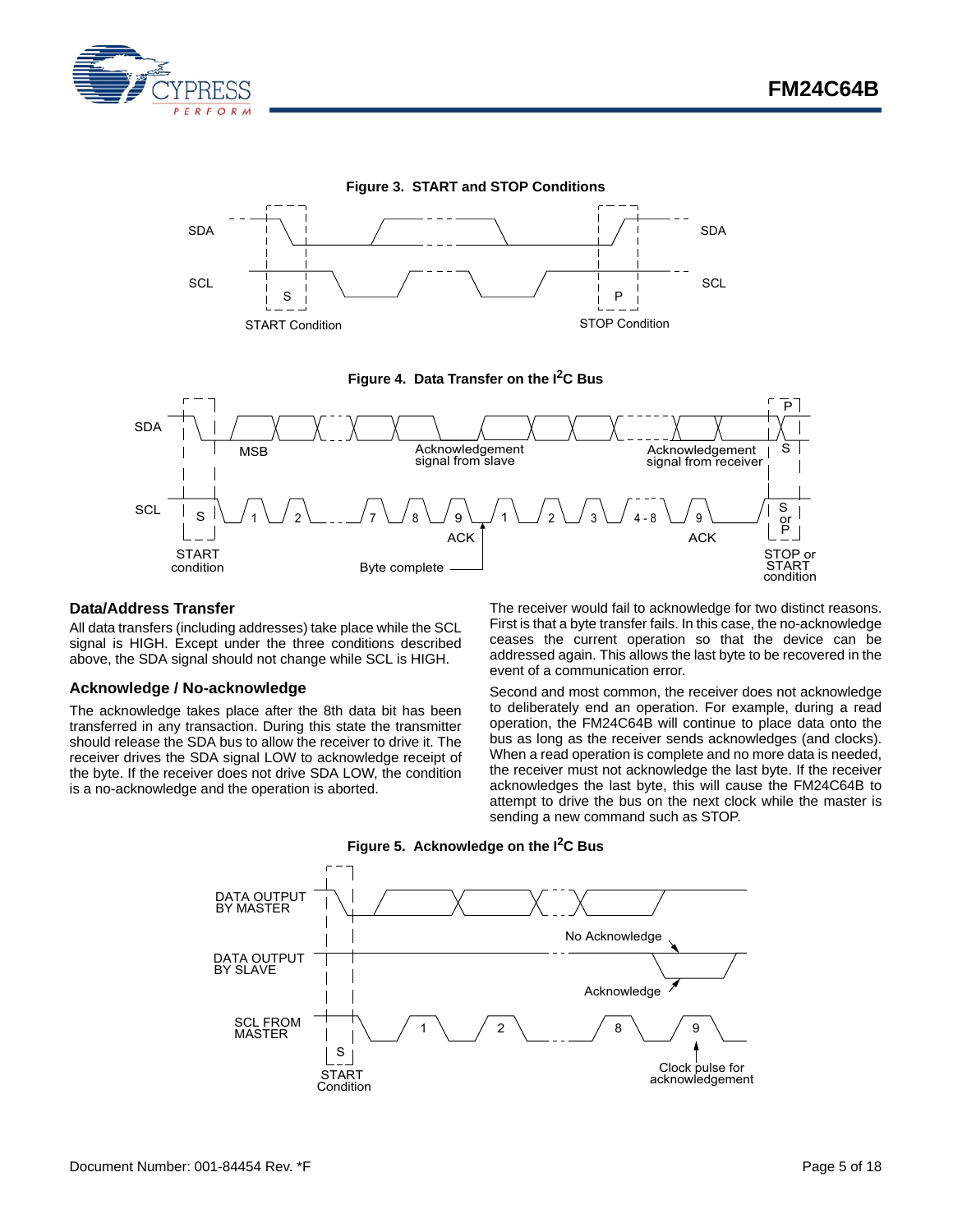

#### <span id="page-5-0"></span>**Slave Device Address**

The first byte that the FM24C64B expects after a START condition is the slave address. As shown in [Figure 6](#page-5-6), the slave address contains the device type or slave ID, the device select address bits, and a bit that specifies if the transaction is a read or a write.

Bits 7-4 are the device type (slave ID) and should be set to 1010b for the FM24C64B. These bits allow other function types to reside on the  $I^2C$  bus within an identical address range. Bits 3-1 are the device select address bits. They must match the corresponding value on the external address pins to select the device. Up to eight FM24C64B devices can reside on the same  $I^2C$  bus by assigning a different address to each. Bit 0 is the read/write bit (R/W). R/W = '1' indicates a read operation and R/W = '0' indicates a write operation.

#### <span id="page-5-6"></span>**Figure 6. Memory Slave Device Address**



#### <span id="page-5-1"></span>**Addressing Overview**

After the FM24C64B (as receiver) acknowledges the slave address, the master can place the memory address on the bus for a write operation. The address requires two bytes. The complete 13-bit address is latched internally. Each access causes the latched address value to be incremented automatically. The current address is the value that is held in the latch; either a newly written value or the address following the last access. The current address will be held for as long as power remains or until a new value is written. Reads always use the current address. A random read address can be loaded by beginning a write operation as explained below.

After transmission of each data byte, just prior to the acknowledge, the FM24C64B increments the internal address latch. This allows the next sequential byte to be accessed with no additional addressing. After the last address (1FFFh) is reached, the address latch will roll over to 0000h. There is no limit to the number of bytes that can be accessed with a single read or write operation.

#### <span id="page-5-2"></span>**Data Transfer**

After the address bytes have been transmitted, data transfer between the bus master and the FM24C64B can begin. For a read operation the FM24C64B will place 8 data bits on the bus then wait for an acknowledge from the master. If the acknowledge occurs, the FM24C64B will transfer the next

sequential byte. If the acknowledge is not sent, the FM24C64B will end the read operation. For a write operation, the FM24C64B will accept 8 data bits from the master then send an acknowledge. All data transfer occurs MSB (most significant bit) first.

#### <span id="page-5-3"></span>**Memory Operation**

The FM24C64B is designed to operate in a manner very similar to other I<sup>2</sup>C interface memory products. The major differences result from the higher performance write capability of F-RAM technology. These improvements result in some differences between the FM24C64B and a similar configuration EEPROM during writes. The complete operation for both writes and reads is explained below.

#### <span id="page-5-4"></span>**Write Operation**

All writes begin with a slave address, then a memory address. The bus master indicates a write operation by setting the LSB of the slave address ( $R/\overline{W}$  bit) to a '0'. After addressing, the bus master sends each byte of data to the memory and the memory generates an acknowledge condition. Any number of sequential bytes may be written. If the end of the address range is reached internally, the address counter will wrap from 1FFFh to 0000h.

Unlike other nonvolatile memory technologies, there is no effective write delay with F-RAM. Since the read and write access times of the underlying memory are the same, the user experiences no delay through the bus. The entire memory cycle occurs in less time than a single bus clock. Therefore, any operation including read or write can occur immediately following a write. Acknowledge polling, a technique used with EEPROMs to determine if a write is complete is unnecessary and will always return a ready condition.

Internally, an actual memory write occurs after the 8th data bit is transferred. It will be complete before the acknowledge is sent. Therefore, if the user desires to abort a write without altering the memory contents, this should be done using START or STOP condition prior to the 8th data bit. The FM24C64B uses no page buffering.

The memory array can be write-protected using the WP pin. Setting the WP pin to a HIGH condition  $(V_{DD})$  will write-protect all addresses. The FM24C64B will not acknowledge data bytes that are written to protected addresses. In addition, the address counter will not increment if writes are attempted to these addresses. Setting WP to a LOW state  $(V_{SS})$  will disable the write protect. WP is pulled down internally.

[Figure 7](#page-5-5) and [Figure 8](#page-6-1) below illustrate a single-byte and multiple-byte write cycles.

<span id="page-5-5"></span>

**Figure 7. Single-Byte Write**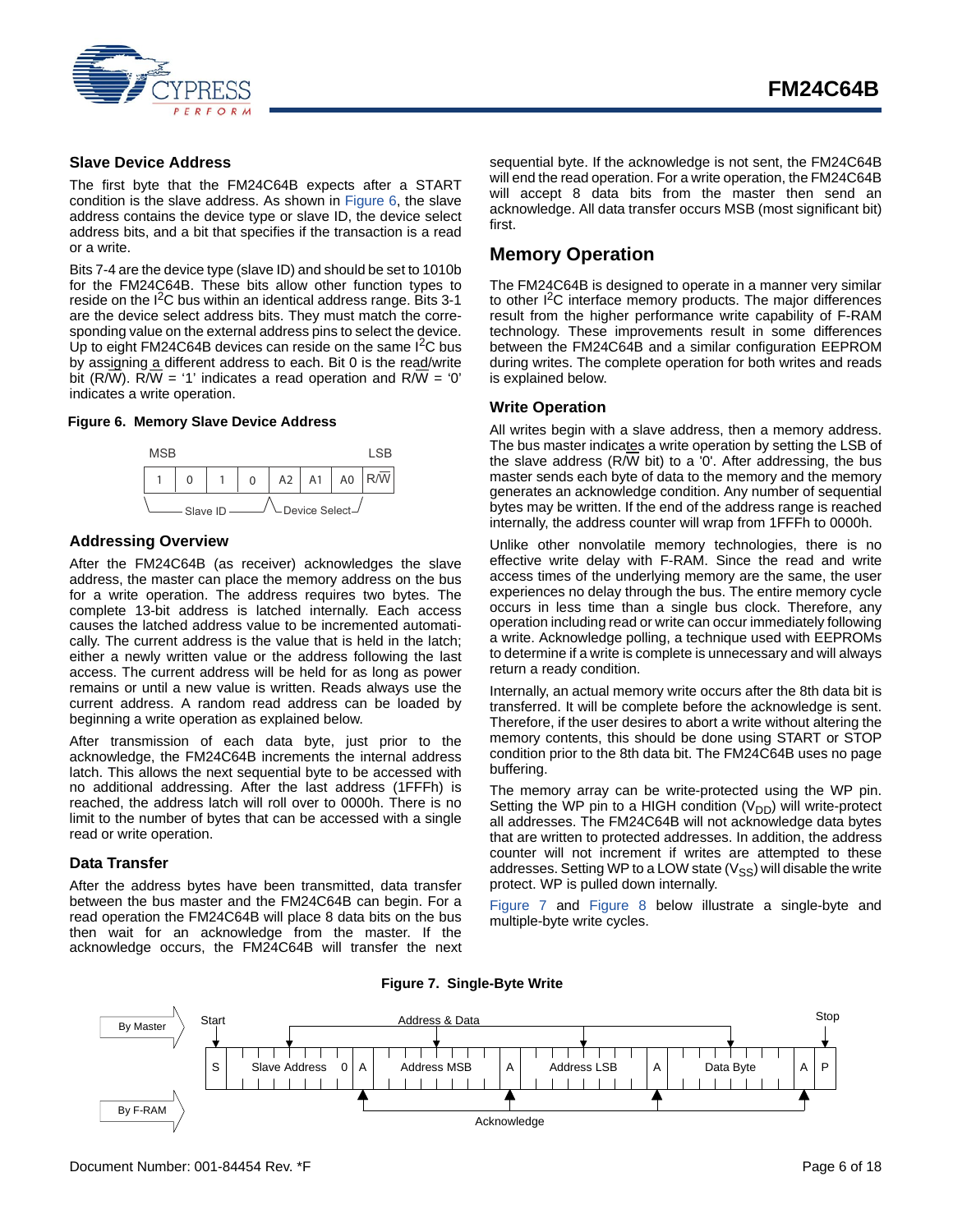

#### **Figure 8. Multi-Byte Write**

<span id="page-6-1"></span>

#### <span id="page-6-0"></span>**Read Operation**

There are two basic types of read operations. They are current address read and selective address read. In a current address read, the FM24C64B uses the internal address latch to supply the address. In a selective read, the user performs a procedure to set the address to a specific value.

#### *Current Address & Sequential Read*

As mentioned above the FM24C64B uses an internal latch to supply the address for a read operation. A current address read uses the existing value in the address latch as a starting place for the read operation. The system reads from the address immediately following that of the last operation.

To perform a current address read, the bus master supplies a slave address with the LSB set to a '1'. This indicates that a read operation is requested. After receiving the complete slave address, the FM24C64B will begin shifting out data from the current address on the next clock. The current address is the value held in the internal address latch.

<span id="page-6-2"></span>Beginning with the current address, the bus master can read any number of bytes. Thus, a sequential read is simply a current address read with multiple byte transfers. After each byte the internal address counter will be incremented.

**Note** Each time the bus master acknowledges a byte, this indicates that the FM24C64B should read out the next sequential byte.

There are four ways to properly terminate a read operation. Failing to properly terminate the read will most likely create a bus contention as the FM24C64B attempts to read out additional data onto the bus. The four valid methods are:

- 1. The bus master issues a no-acknowledge in the 9th clock cycle and a STOP in the 10th clock cycle. This is illustrated in the diagrams below. This is preferred.
- 2. The bus master issues a no-acknowledge in the 9th clock cycle and a START in the 10th.
- 3. The bus master issues a STOP in the 9th clock cycle.
- 4. The bus master issues a START in the 9th clock cycle.

If the internal address reaches 1FFFh, it will wrap around to 0000h on the next read cycle. [Figure 9](#page-6-2) and [Figure 10](#page-6-3) below show the proper operation for current address reads.

### **Figure 9. Current Address Read**





<span id="page-6-3"></span>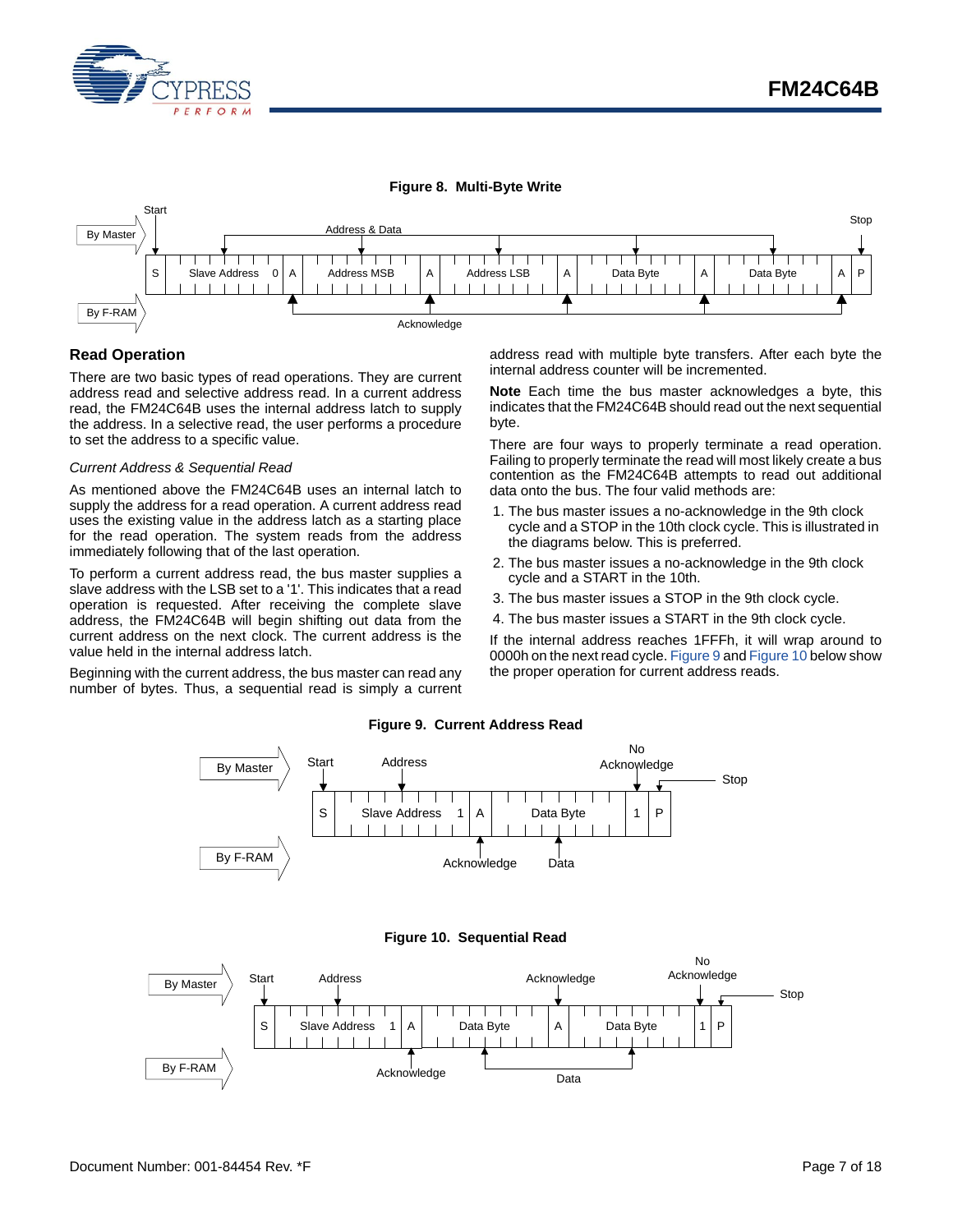

#### *Selective (Random) Read*

There is a simple technique that allows a user to select a random address location as the starting point for a read operation. This involves using the first three bytes of a write operation to set the internal address followed by subsequent read operations.

To perform a selective read, the bus master sends out the slave address with the LSB (R/W) set to 0. This specifies a write operation. According to the write protocol, the bus master then sends the address bytes that are loaded into the internal address latch. After the FM24C64B acknowledges the address, the bus master issues a START condition. This simultaneously aborts the write operation and allows the read command to be issued with the slave address LSB set to a '1'. The operation is now a current address read.

#### **Figure 11. Selective (Random) Read**



### <span id="page-7-0"></span>**Endurance**

The FM24C64B internally operates with a read and restore mechanism. Therefore, endurance cycles are applied for each read or write cycle. The memory architecture is based on an array of rows and columns. Each read or write access causes an endurance cycle for an entire row. In the FM24C64B, a row is 64 bits wide. Every 8-byte boundary marks the beginning of a new row. Endurance can be optimized by ensuring frequently accessed data is located in different rows. Regardless, FRAM read and write endurance is effectively unlimited at the 1MHz I<sup>2</sup>C speed. Even at 3000 accesses per second to the same segment, 10 years time will elapse before 1 trillion endurance cycles occur.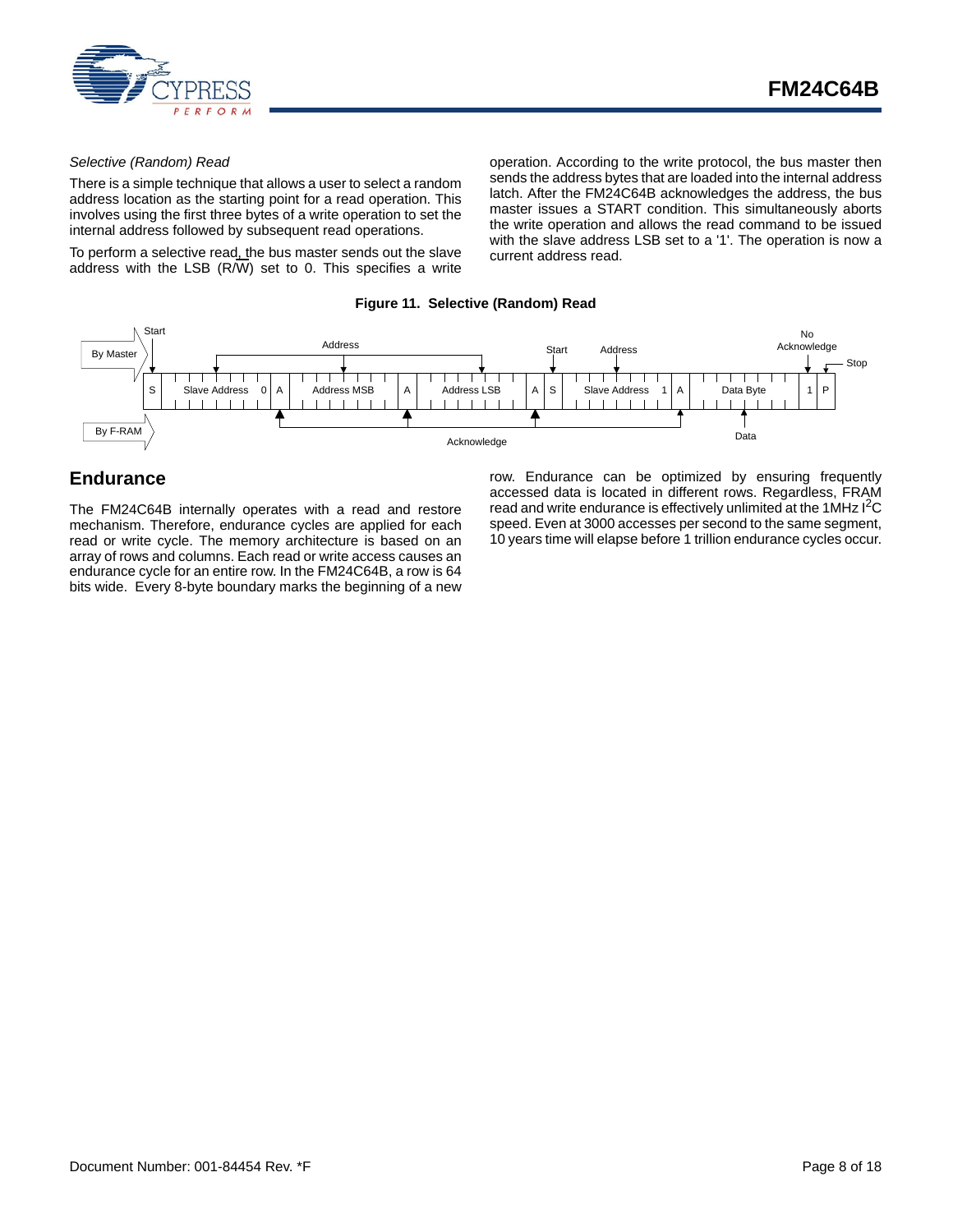

## <span id="page-8-0"></span>**Maximum Ratings**

Exceeding maximum ratings may shorten the useful life of the device. These user guidelines are not tested.

| Maximum accumulated storage time                                                           |
|--------------------------------------------------------------------------------------------|
| Ambient temperature                                                                        |
| Supply voltage on $V_{DD}$ relative to $V_{SS}$ -1.0 V to +7.0 V                           |
| Input voltage  -1.0 V to + 7.0 V and $V_{IN}$ < $V_{DD}$ + 1.0 V                           |
| DC voltage applied to outputs                                                              |
| Transient voltage $(< 20$ ns) on<br>any pin to ground potential -2.0 V to $V_{DD}$ + 2.0 V |

| Package power dissipation                                                                                |  |
|----------------------------------------------------------------------------------------------------------|--|
| Surface mount lead soldering                                                                             |  |
| Electrostatic Discharge Voltage                                                                          |  |
| Charged Device Model (AEC-Q100-011 Rev. B)  1.25 kV                                                      |  |
|                                                                                                          |  |
|                                                                                                          |  |
| * Exception: The " $V_{IN}$ < $V_{DD}$ + 1.0 V" restriction does not apply<br>to the SCL and SDA inputs. |  |

## <span id="page-8-1"></span>**Operating Range**

| Range      | Ambient Temperature $(T_A)$ | חח             |
|------------|-----------------------------|----------------|
| Industrial | $-40$ °C to +85 °C          | 4.5 V to 5.5 V |

## <span id="page-8-2"></span>**DC Electrical Characteristics**

## Over the [Operating Range](#page-8-1)

| Ovor the Operating Kange<br><b>Parameter</b> | <b>Description</b>                             | <b>Test Conditions</b>                                                                                  |                     | Min                  | Typ $^{[1]}$ | <b>Max</b>          | Unit      |
|----------------------------------------------|------------------------------------------------|---------------------------------------------------------------------------------------------------------|---------------------|----------------------|--------------|---------------------|-----------|
| <b>V<sub>DD</sub></b>                        | Power supply                                   |                                                                                                         |                     | 4.5                  | 5.0          | 5.5                 | V         |
| $I_{DD}$                                     | Average V <sub>DD</sub> current                | SCL toggling                                                                                            | $f_{SCL}$ = 100 kHz |                      |              | 100                 | μA        |
|                                              |                                                | between<br>$V_{DD}$ – 0.3 V and $V_{SS}$ ,                                                              | $f_{SCL} = 400$ kHz |                      |              | 200                 | μA        |
|                                              |                                                | other inputs $V_{SS}$ or<br>$V_{DD} - 0.3 V.$                                                           | $f_{SCL} = 1 MHz$   |                      |              | 400                 | μA        |
| $I_{SB}$                                     | Standby current                                | $SCL = SDA = VDD$ . All<br>other inputs V <sub>SS</sub> or<br>V <sub>DD</sub> . Stop command<br>issued. |                     |                      | 4            | 10                  | μA        |
| $I_{LI}$                                     | Input leakage current<br>(Except WP and A2-A0) | $V_{SS} \leq V_{IN} \leq V_{DD}$                                                                        |                     | $-1$                 |              | $+1$                | μA        |
|                                              | Input leakage current<br>(for WP and A2-A0)    | $V_{SS} \leq V_{IN} \leq V_{DD}$                                                                        |                     | $-1$                 |              | $+100$              | μA        |
| $I_{LO}$                                     | Output leakage current                         | $V_{SS} \leq V_{IN} \leq V_{DD}$                                                                        |                     | $-1$                 |              | $+1$                | μA        |
| V <sub>IH</sub>                              | Input HIGH voltage                             |                                                                                                         |                     | $0.7 \times V_{DD}$  |              | $V_{DD}$ + 0.3      | V         |
| $V_{IL}$                                     | Input LOW voltage                              |                                                                                                         |                     | $-0.3$               |              | $0.3 \times V_{DD}$ | $\vee$    |
| $V_{OL}$                                     | Output LOW voltage                             | $I_{OL} = 3 mA$                                                                                         |                     |                      |              | 0.4                 | $\vee$    |
| $R_{in}^{[2]}$                               | Input resistance (WP, A2-A0)                   | For $V_{IN} = V_{IL \,(Max)}$                                                                           |                     | 40                   |              |                     | kΩ        |
|                                              | For $V_{IN} = V_{IH (Min)}$                    |                                                                                                         |                     | 1                    |              |                     | $M\Omega$ |
| $V_{HYS}$ <sup>[3]</sup>                     | Input hysteresis                               |                                                                                                         |                     | $0.05 \times V_{DD}$ |              |                     | $\vee$    |

#### **Notes**

- <span id="page-8-4"></span>1. Typical values are at 25 °C, V<sub>DD</sub> = V<sub>DD</sub> (typ). Not 100% tested.<br>2. The input pull-down circuit is strong (40 kΩ) when the input voltage is below V<sub>IL</sub> and weak (1 MΩ) when the input voltage is above V<sub>IH</sub>.<br>3. This
- <span id="page-8-5"></span>

<span id="page-8-3"></span>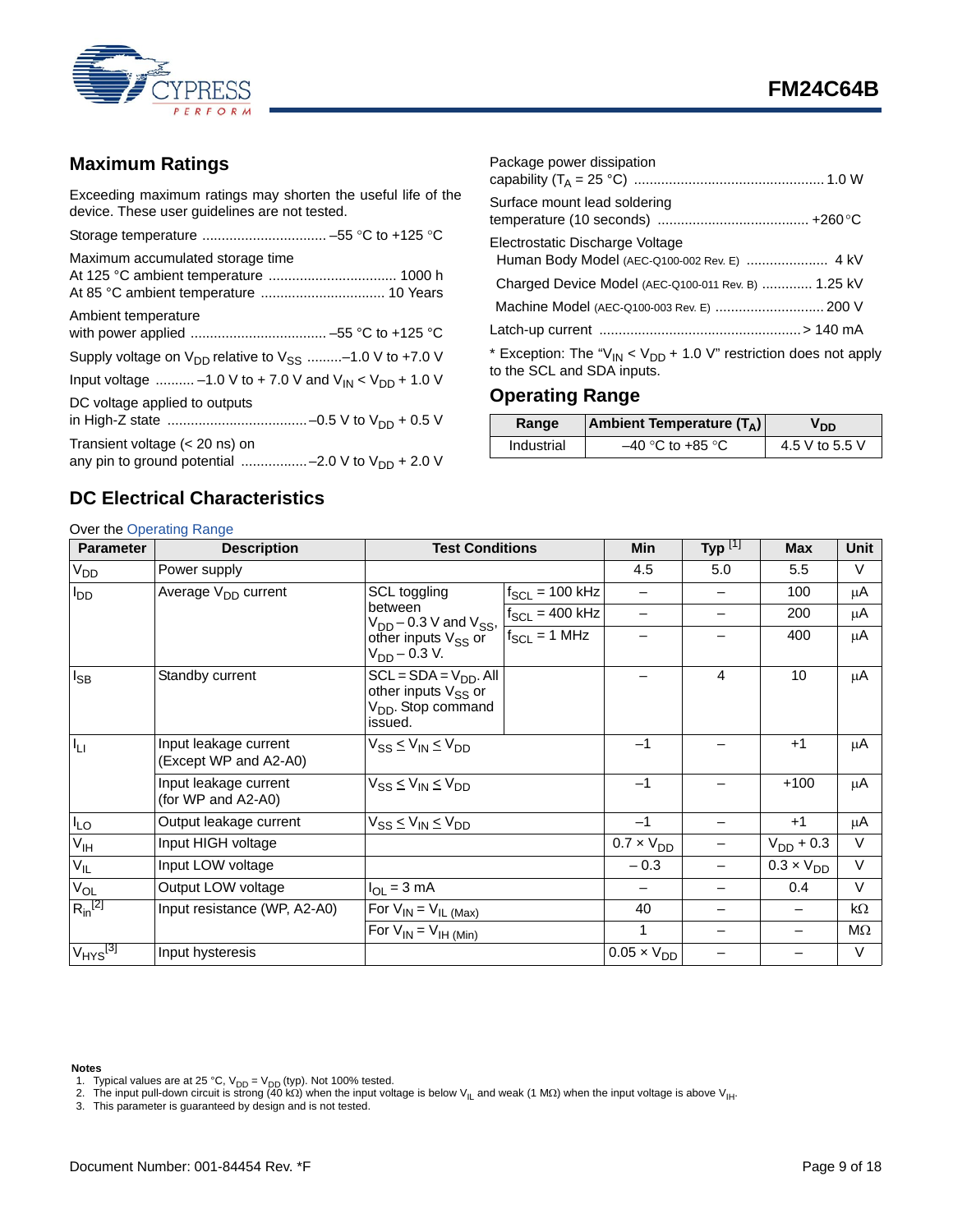

## <span id="page-9-0"></span>**Data Retention and Endurance**

| <b>Parameter</b> | <b>Description</b> | <b>Test condition</b>      | Min       | <b>Max</b> | Unit   |
|------------------|--------------------|----------------------------|-----------|------------|--------|
| $T_{DR}$         | lData retention    | $T_A = 85 °C$              | 10        |            | Years  |
|                  |                    | $T_A = 75 °C$              | 38        |            |        |
|                  |                    | $T_A = 65 °C$              | 151       |            |        |
| N <sub>C</sub>   | <b>IEndurance</b>  | Over operating temperature | $10^{14}$ |            | Cycles |

## <span id="page-9-1"></span>**Capacitance**

| Parameter <sup>[4]</sup> | <b>Description</b>           | <b>Test Conditions</b>                                                      | <b>Max</b> | Unit |
|--------------------------|------------------------------|-----------------------------------------------------------------------------|------------|------|
| $c_{\Omega}$             | Output pin capacitance (SDA) | $\Gamma_{\Delta} = 25 \text{ °C}, f = 1 \text{ MHz}, V_{DD} = V_{DD} (typ)$ |            | pF   |
| 'Cı                      | Input pin capacitance        |                                                                             |            | рF   |

## <span id="page-9-2"></span>**Thermal Resistance**

| Parameter <sup>[4]</sup> | <b>Description</b>                          | <b>Test Conditions</b>                                                                      | 8-pin SOIC | Unit               |
|--------------------------|---------------------------------------------|---------------------------------------------------------------------------------------------|------------|--------------------|
| $\Theta_{JA}$            | Thermal resistance<br>(junction to ambient) | Test conditions follow standard test methods<br>procedures for measuring<br>thermall<br>and | 147        | °C/W               |
| $\Theta_{\text{JC}}$     | Thermal resistance<br>(junction to case)    | 1impedance, per EIA / JESD51.                                                               | 47         | $\rm ^{\circ}$ C/W |

#### **Note**

<span id="page-9-3"></span><sup>4.</sup> This parameter is periodically sampled and not 100% tested.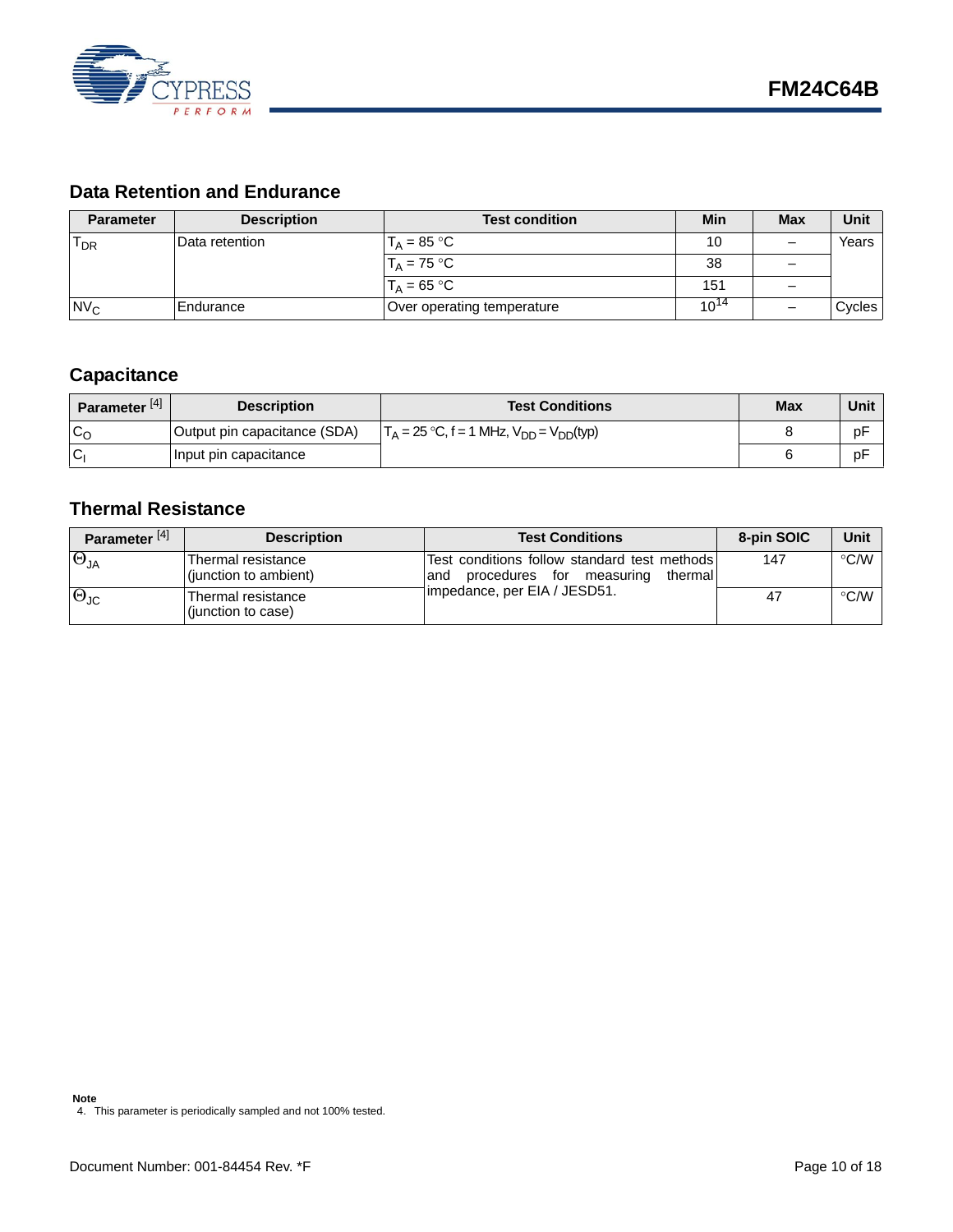

## <span id="page-10-2"></span><span id="page-10-0"></span>**AC Test Loads and Waveforms**



## <span id="page-10-1"></span>**AC Test Conditions**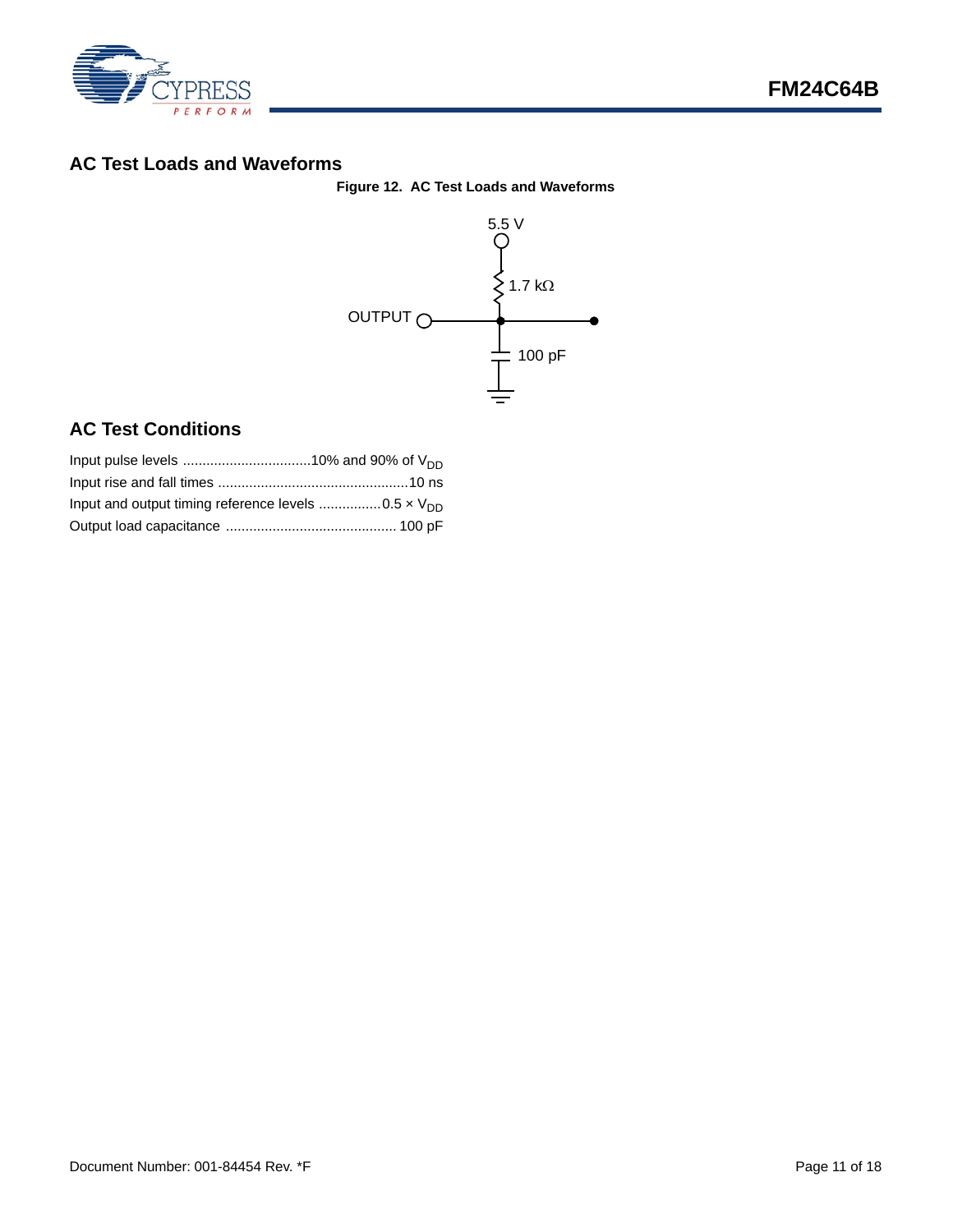

## <span id="page-11-0"></span>**AC Switching Characteristics**

#### Over the [Operating Range](#page-8-1)

| Parameter <sup>[5]</sup> | Alt.<br><b>Parameter</b> | <b>Description</b>                            | Min                      | <b>Max</b> | Min | <b>Max</b>               | <b>Min</b> | <b>Max</b> | Unit       |
|--------------------------|--------------------------|-----------------------------------------------|--------------------------|------------|-----|--------------------------|------------|------------|------------|
| $f_{SCL}$ <sup>[6]</sup> |                          | SCL clock frequency                           |                          | 0.1        |     | 0.4                      |            | 1.0        | <b>MHz</b> |
| t <sub>SU; STA</sub>     |                          | Start condition setup for repeated Start      | 4.7                      | -          | 0.6 | -                        | 0.25       | -          | μS         |
| <sup>t</sup> HD;STA      |                          | Start condition hold time                     | 4.0                      | -          | 0.6 |                          | 0.25       | -          | μS         |
| t <sub>LOW</sub>         |                          | Clock LOW period                              | 4.7                      | -          | 1.3 | $\overline{\phantom{m}}$ | 0.6        | -          | μS         |
| <sup>t</sup> HIGH        |                          | Clock HIGH period                             | 4.0                      |            | 0.6 | -                        | 0.4        | -          | μS         |
| t <sub>SU;DAT</sub>      | <sup>t</sup> SU:DATA     | Data in setup                                 | 250                      |            | 100 | -                        | 100        | -          | ns         |
| <sup>t</sup> HD;DAT      | <sup>t</sup> HD;DATA     | Data in hold                                  | 0                        | -          | 0   | -                        | 0          | -          | ns         |
| $t_{DH}$                 |                          | Data output hold (from SCL $@V_{\text{II}}$ ) | 0                        |            | 0   |                          | 0          | -          | ns         |
| $t_R$ <sup>[7]</sup>     | ւ,                       | Input rise time                               | $\overline{\phantom{m}}$ | 1000       | -   | 300                      | —          | 300        | ns         |
| $t_F$ <sup>[7]</sup>     | t <sub>f</sub>           | Input fall time                               |                          | 300        |     | 300                      | —          | 100        | ns         |
| t <sub>SU;STO</sub>      |                          | STOP condition setup                          | 4.0                      | -          | 0.6 | —                        | 0.25       | -          | μS         |
| $t_{AA}$                 | <sup>t</sup> VD;DATA     | SCL LOW to SDA Data Out Valid                 |                          | 3          | -   | 0.9                      |            | 0.55       | μs         |
| $t_{\text{BUF}}$         |                          | Bus free before new transmission              | 4.7                      |            | 1.3 |                          | 0.5        | -          | μS         |
| $t_{\mathsf{SP}}$        |                          | Noise suppression time constant on SCL, SDA   |                          | 50         |     | 50                       |            | 50         | ns         |

#### **Figure 13. Read Bus Timing Diagram**



## **Notes**<br>5. Te

- <span id="page-11-1"></span>5. Test conditions assume signal transition time of 10 ns or less, timing reference levels of V<sub>DD</sub>/2, input pulse levels of 0 to V<sub>DD</sub>(typ), and output loading of the specified lo<sub>L</sub> and load capacitance shown in Figure 1
- <span id="page-11-2"></span>6. The speed-related specifications are guaranteed characteristic points along a continuous curve of operation from DC to  $f_{SCL}$  (max).<br>7. These parameters are guaranteed by design and are not tested.
- <span id="page-11-3"></span>These parameters are guaranteed by design and are not tested.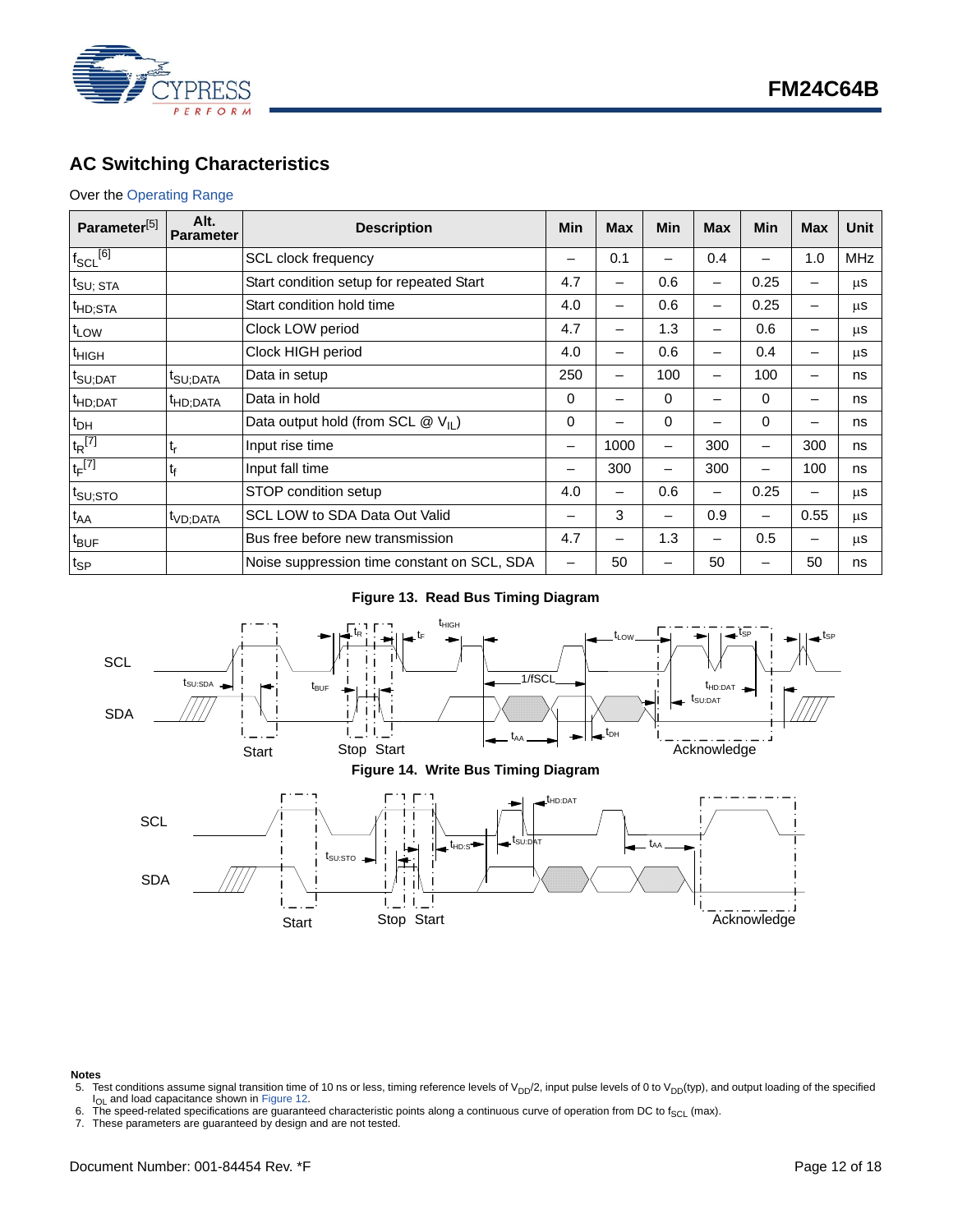

## <span id="page-12-0"></span>**Power Cycle Timing**

### Over the [Operating Range](#page-8-1)

| <b>Parameter</b>    | <b>Description</b>                                         | Min | <b>Max</b> | Unit |
|---------------------|------------------------------------------------------------|-----|------------|------|
| $t_{PU}$            | Power-up $V_{DD}(min)$ to first access (START condition)   | 10  |            | ms   |
| <sup>t</sup> PD     | Last access (STOP condition) to power-down $(V_{DD}(min))$ |     |            | μs   |
| $t_{VR}$ [8, 9]     | D <sub>DD</sub> power-up ramp rate                         | 30  |            | µs/V |
| $t_{\rm VF}$ [8, 9] | $V_{DD}$ power-down ramp rate                              | 30  |            | µs/V |

#### **Figure 15. Power Cycle Timing**



<span id="page-12-2"></span>**Notes**<br>8. Slope measured at any point on the V<sub>DD</sub> waveform.<br>9. Guaranteed by design.

<span id="page-12-1"></span>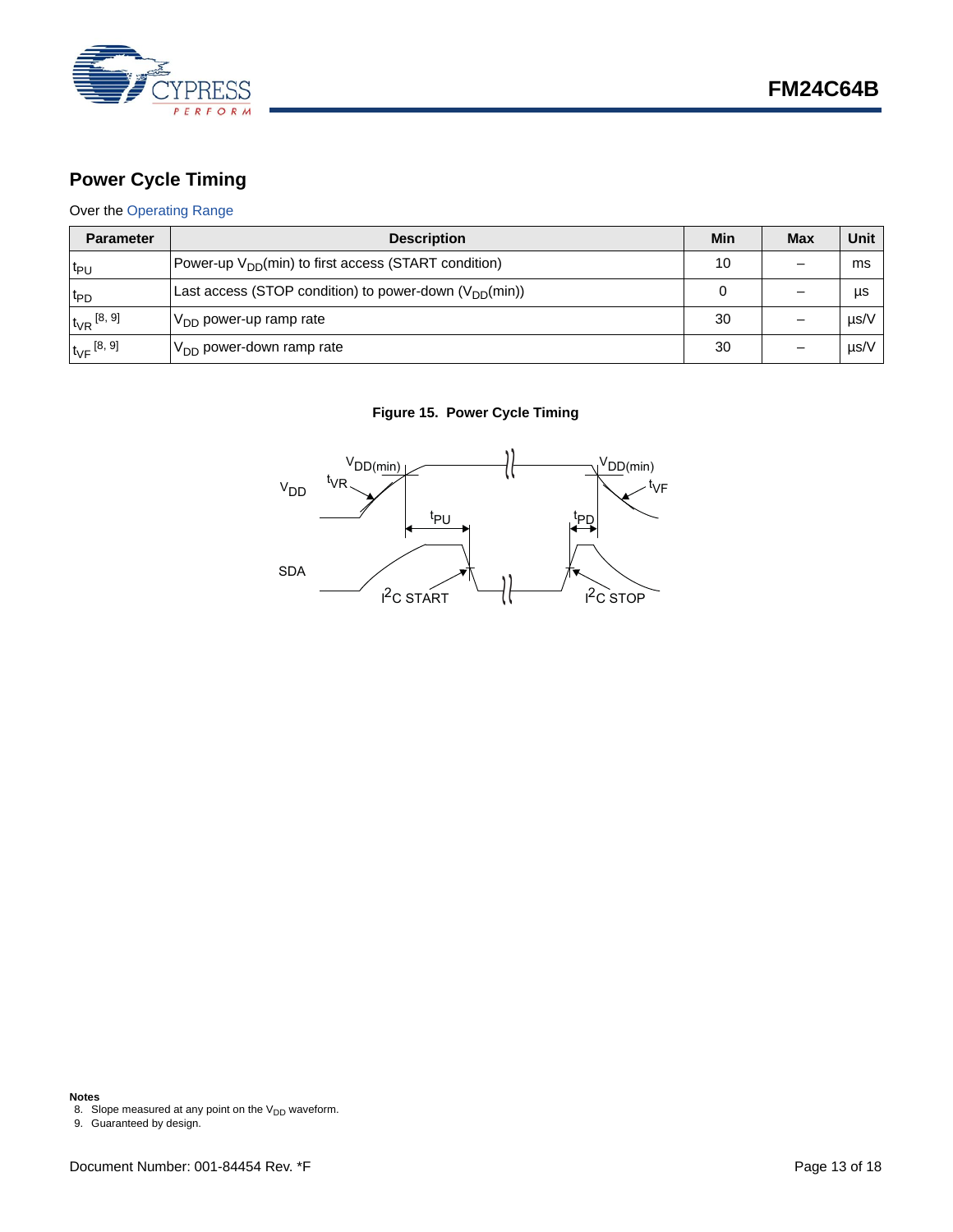

## <span id="page-13-0"></span>**Ordering Information**

| <b>Ordering Code</b> | Package<br><b>Diagram</b> | Package Type | Operating<br>Range |
|----------------------|---------------------------|--------------|--------------------|
| FM24C64B-G           | 51-85066                  | 8-pin SOIC   | Industrial         |
| FM24C64B-GTR         |                           |              |                    |

All these parts are Pb-free. Contact your local Cypress sales representative for availability of these parts.

#### <span id="page-13-1"></span>**Ordering Code Definitions**

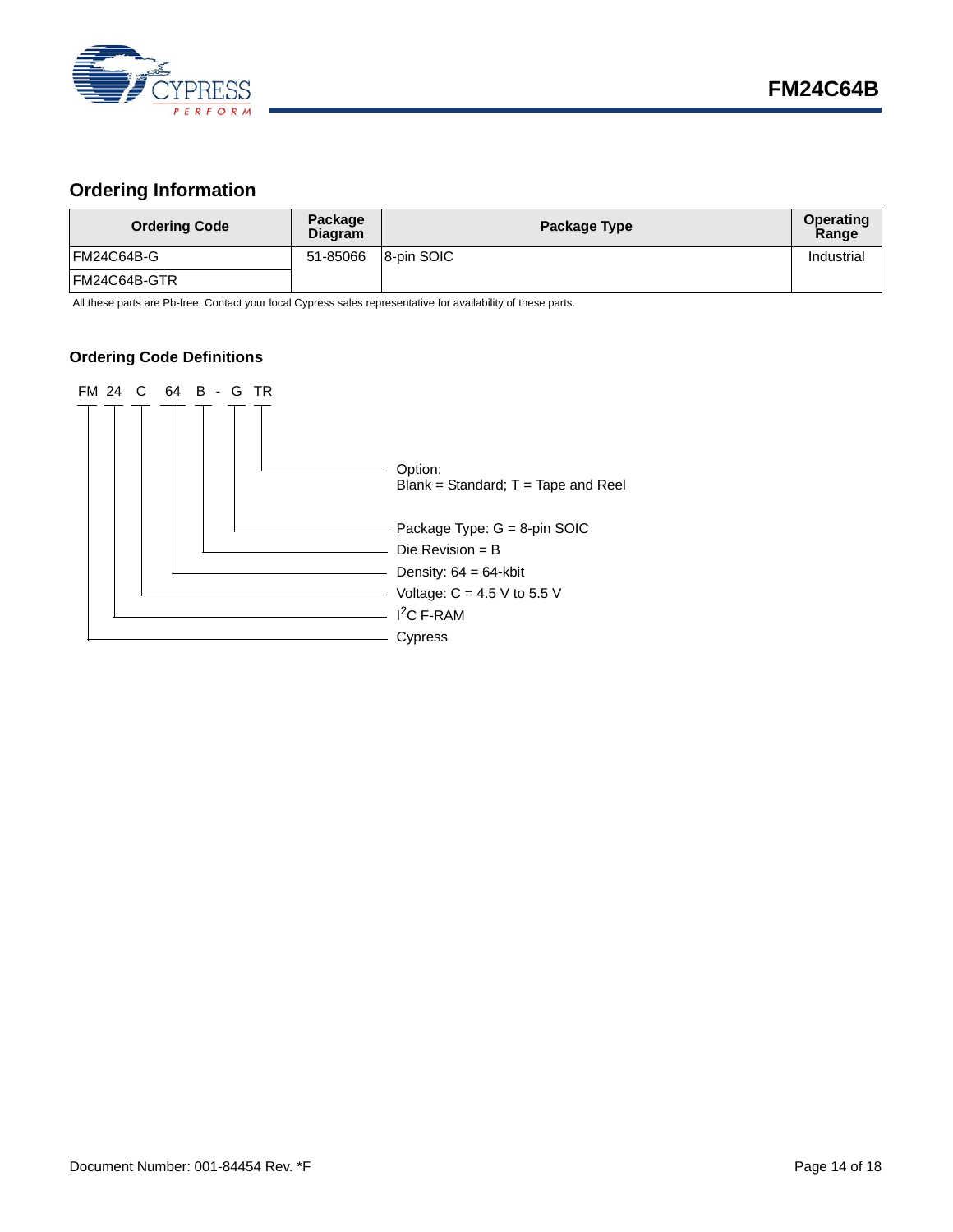

## <span id="page-14-0"></span>**Package Diagram**

**Figure 16. 8-pin SOIC (150 Mils) Package Outline, 51-85066**

- 1. DIMENSIONS IN INCHES[MM] MIN.<br>MAX.
- 2. PIN 1 ID IS OPTIONAL,<br>ROUND ON SINGLE LEADFRAME
	- RECTANGULAR ON MATRIX LEADFRAME
- 3. REFERENCE JEDEC MS-012
- 4 PACKAGE WEIGHT 0 07gms

|         | PART#                 |
|---------|-----------------------|
| S08.15  | STANDARD PKG          |
| SZ08.15 | LEAD FREE PKG         |
| SW8.15  | <b>I FAD FREE PKG</b> |





51-85066 \*G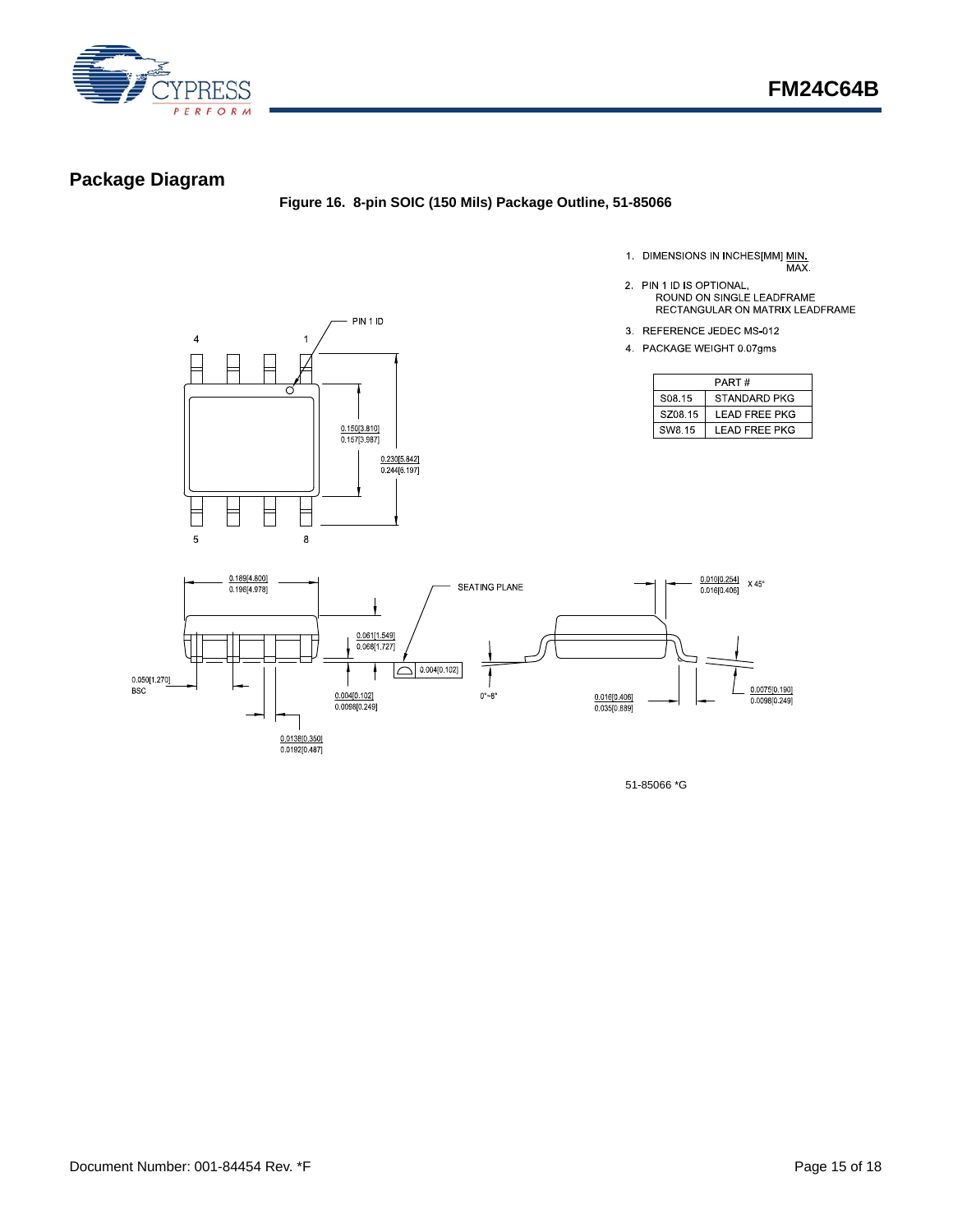

| Acronym     | <b>Description</b>                         |
|-------------|--------------------------------------------|
| ACK         | Acknowledge                                |
| CMOS        | Complementary Metal Oxide Semiconductor    |
| EIA         | Electronic Industries Alliance             |
| $I^2C$      | <b>Inter-Integrated Circuit</b>            |
| I/O         | Input/Output                               |
| JEDEC       | Joint Electron Devices Engineering Council |
| <b>LSB</b>  | Least Significant Bit                      |
| MSB         | Most Significant Bit                       |
| <b>NACK</b> | No Acknowledge                             |
| RoHS        | <b>Restriction of Hazardous Substances</b> |
| R/W         | Read/Write                                 |
| <b>SCL</b>  | Serial Clock Line                          |
| <b>SDA</b>  | Serial Data Access                         |
| SOIC        | <b>Small Outline Integrated Circuit</b>    |
| <b>WP</b>   | Write Protect                              |

## <span id="page-15-0"></span>Acronyms **Document Conventions**

#### <span id="page-15-2"></span><span id="page-15-1"></span>**Units of Measure**

| <b>Symbol</b>  | <b>Unit of Measure</b> |
|----------------|------------------------|
| $\overline{C}$ | degree Celsius         |
| <b>Hz</b>      | hertz                  |
| Kb             | 1024 bit               |
| kHz            | kilohertz              |
| $k\Omega$      | kilohm                 |
| <b>MHz</b>     | megahertz              |
| $M\Omega$      | megaohm                |
| μA             | microampere            |
| $\mu$ S        | microsecond            |
| mA             | milliampere            |
| ms             | millisecond            |
| ns             | nanosecond             |
| Ω              | ohm                    |
| %              | percent                |
| pF             | picofarad              |
| V              | volt                   |
| W              | watt                   |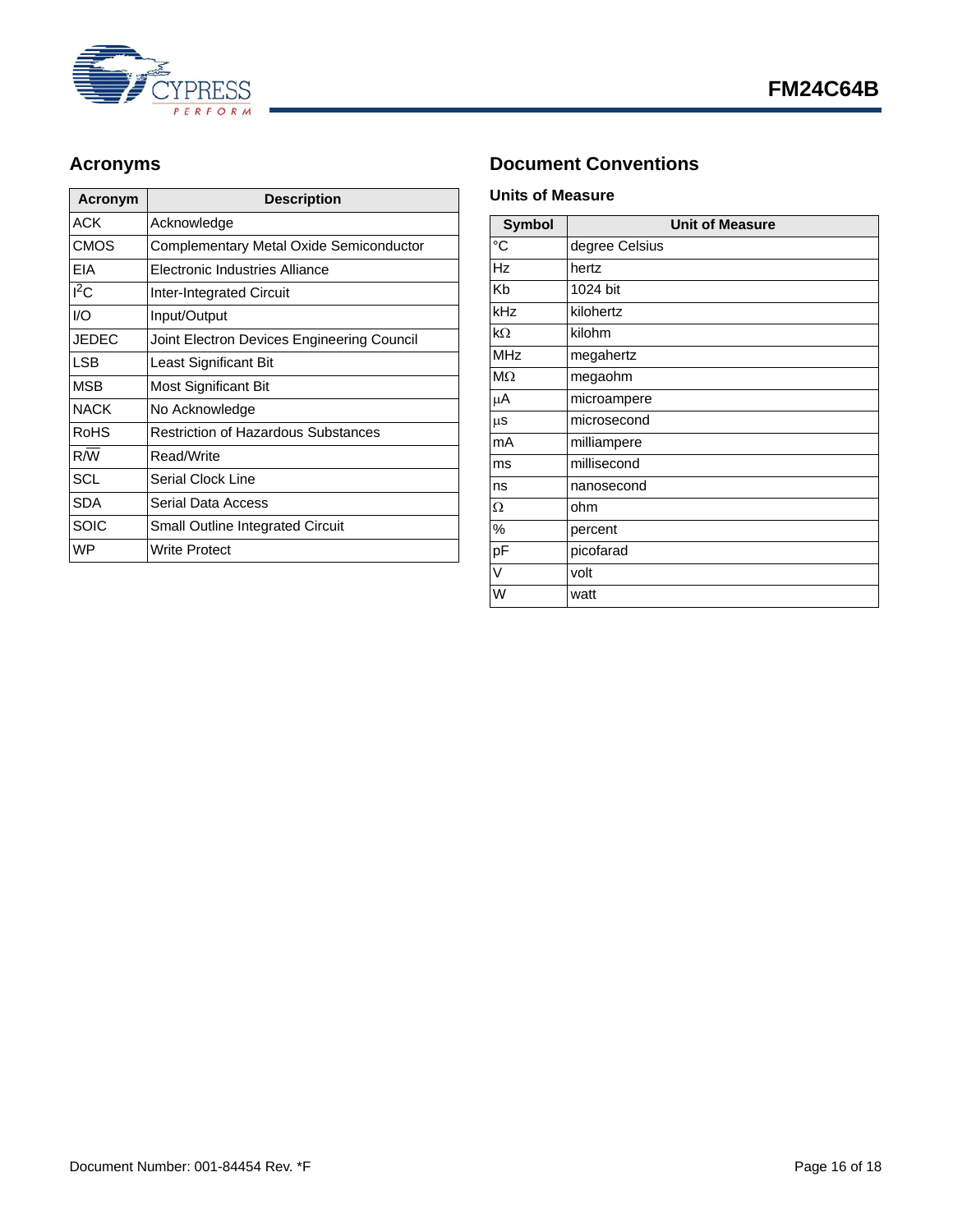



## <span id="page-16-0"></span>**Document History Page**

#### **Document Title: FM24C64B, 64-Kbit (8 K × 8) Serial (I2C) F-RAM**

**Document Number: 001-84454**

| Rev.             | ECN No. | <b>Submission</b><br><b>Date</b> | Orig. of<br>Change | <b>Description of Change</b>                                                                                                                                                                                                                                                                                                                                                                                                                                                                                   |
|------------------|---------|----------------------------------|--------------------|----------------------------------------------------------------------------------------------------------------------------------------------------------------------------------------------------------------------------------------------------------------------------------------------------------------------------------------------------------------------------------------------------------------------------------------------------------------------------------------------------------------|
| $***$            | 3902204 | 02/25/2013                       | <b>GVCH</b>        | New spec                                                                                                                                                                                                                                                                                                                                                                                                                                                                                                       |
| $^*A$            | 3996669 | 05/13/2013                       | <b>GVCH</b>        | Added Appendix A - Errata for FM24C64B                                                                                                                                                                                                                                                                                                                                                                                                                                                                         |
| $*_{\mathsf{B}}$ | 4045469 | 06/30/2013                       | <b>GVCH</b>        | All errata items are fixed and the errata is removed                                                                                                                                                                                                                                                                                                                                                                                                                                                           |
| $^{\star}$ C     | 4283418 | 02/19/2014                       | <b>GVCH</b>        | Converted to Cypress standard format<br>Changed endurance value from $10^{12}$ to $10^{14}$ cycles<br><b>Updated Maximum Ratings table</b><br>Removed Moisture Sensitivity Level (MSL)<br>- Added junction temperature and latch up current<br>Added Input leakage current $(IL1)$ for WP and A2-A0<br><b>Updated Data Retention and Endurance table</b><br>Added Thermal Resistance table<br>Removed Package Marking Scheme (top mark)<br>Removed Ramtron revision history<br><b>Completing Sunset Review</b> |
| $*D$             | 4566147 | 11/10/2014                       | <b>GVCH</b>        | <b>Updated Functional Description:</b><br>Added "For a complete list of related documentation, click here." at the end.                                                                                                                                                                                                                                                                                                                                                                                        |
| *E               | 4782742 | 06/01/2015                       | <b>GVCH</b>        | <b>Updated Ordering Information:</b><br>Fixed Typo (Replaced "001-85066" with "51-85066" in "Package Diagram"<br>column).<br><b>Updated Package Diagram:</b><br>spec 51-85066 - Changed revision from *F to *G.<br>Updated to new template.                                                                                                                                                                                                                                                                    |
| *F               | 4874535 | 08/06/2015                       | ZSK/PSR            | <b>Updated Maximum Ratings:</b><br>Removed "Maximum junction temperature".<br>Added "Maximum accumulated storage time".<br>Added "Ambient temperature with power applied".                                                                                                                                                                                                                                                                                                                                     |